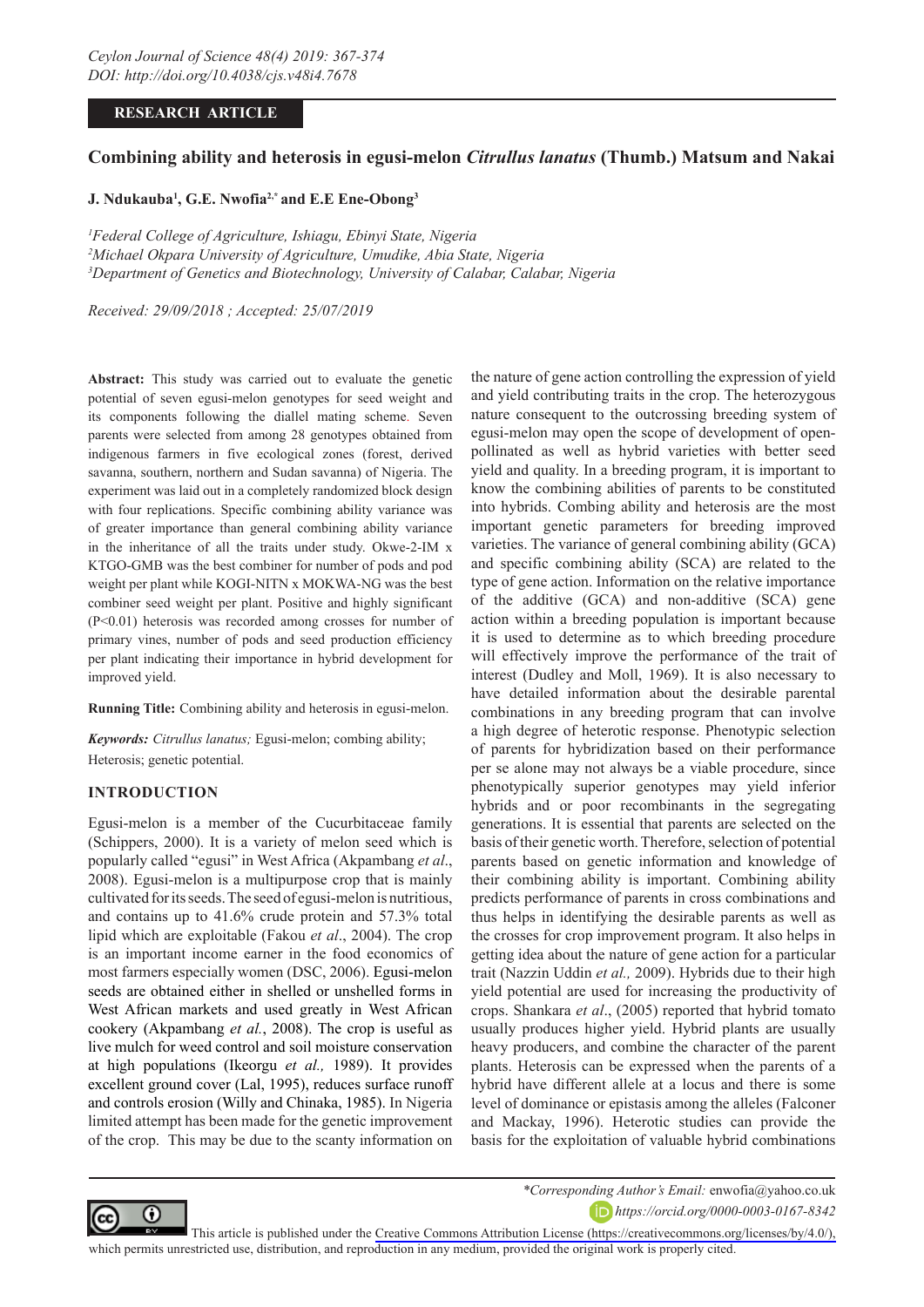in future breeding programs. Heterosis has been utilized in some crops, including cucurbits, to exploit dominance variance through the production of hybrids (Cramer and Wehner, 1999). Heterosis in a trait varies from population to population of the same crop species. Ghanderi and Lower (1979c) reported high-parent heterosis for fruit yield in cucumber while Cramer and Wehner (1999) did not observe heterosis and inbreeding depression for fruit yield in inbreeds parents of the same crop.

The objectives of this study were to use diallel analysis according to Griffing's (1956) Method 1, Model 11 to determine general and specific combining abilities of seven egusi-melon genotypes as well as gene action for six yield components and the heterotic performance of the  $F_1$  hybrid progeny.

## **MATERIALS AND METHODS**

Seven genotypes of egusi-melon taken from breeding program at the Federal College of Agriculture, Ishiagu, Ebonyi State, Nigeria, namely, AKARA-AB., OKWE-2- IM., KOGI-NITN., MOKWA-NG., MADLS-NG., KTGO-GMB and ABTK-ADP. were used to make a full diallel cross to obtain forty-nine treatments (7 parents, 21 F1s and 21reciprocals). The experimental design was Randomized Complete Block Design with four replications. Three seeds of each genotype were planted at a spacing of 1.0 x 1.0 m which was later thinned down to one seedling at two weeks after planting. Each plot contained twenty plants per genotype. Data were collected from all plants for number of primary vines, leading vine length, number of pods, seed production efficiency and seed weight. Seed production efficiency is the proportion of dry seed weight to fresh fruit weight expressed as percentage and has been found to range between 2.0 – 2.75 percent in Nigeria (Philips, 1964). Analysis of combining ability was carried out according to Griffing's (1956) Model 1 and Method 2 following Sing

and Chaudhary (1976). The magnitude of heterosis was estimated in relation to mid-parent (Mp) and better-parent (Bp) values using the method of Hayes *et al*., (1956). Test of significance was done as described by Hayes *et al.,* (1956).

## **RESULTS AND DISCUSSION**

#### **Analysis of variance**

The analysis of variance showed that mean square due to diallel progenies was highly significantly different (P<0.01) for all the traits under study except for leading vine length per plant  $(P<0.05)$  indicating the existence of genetic variability among the egusi-melon diallel progenies for most of the traits under study (Table 1). The decomposition of the mean square due to diallel progenies for the traits under study into its components (Table 1) showed that parents were highly significantly different (P<0.01) for number of pod per plant, pod weight per plant and seed weight per plant. Significant differences (P<0.01) were observed among  $F_1$ s progenies for all the traits under study except for seed production efficiency per plant (P>0.05). Reciprocal progenies  $(rF_1s)$  were highly significantly different (P<0.01) from each other for all the traits (Table 1). Furthermore, the difference between  $F_1$  progenies and their reciprocals  $(F_1$  vs  $rF_1$ ) were highly significantly different (P<0.01) for two traits, pod weight per plant and seed weight per plant which indicate considerable reciprocal differences and suggesting the presence of maternal effects in the control of the expression of these traits. The difference between parents and crosses (Parents vs crosses) was highly significant (P<0.01) for number of primary vines per plant, number of pods per plants, pod weight per plant and seed production efficiency indicating heterosis in resultant hybrid progenies (Table 1).

## **Analysis of variance for combining ability**

**Table 1:** Analysis of variance for six traits among egusi-melon genotypes in a 7x7 diallel crosses.

| Source of<br>variation | d.f | No of<br>primary<br>vines $plant-1$ | <b>Leading vine</b><br>Length $(m)$<br>$plant-1$ | No. of pods<br>plan <sup>1</sup> | Pod weight<br>(kg)<br>$plant-1$ | $%$ seed<br>production<br>efficiency plant <sup>-1</sup> | Seed weight (g)<br>$plant-1$ |  |
|------------------------|-----|-------------------------------------|--------------------------------------------------|----------------------------------|---------------------------------|----------------------------------------------------------|------------------------------|--|
| Replications           | 3   | $8.59**$                            | 1.19                                             | $7.41**$<br>2.13<br>0.35         |                                 |                                                          | 345.57                       |  |
| Diallel<br>progenies   | 48  | $0.79**$                            | $0.70**$                                         | $4.61**$<br>$3.48**$             |                                 | $0.53**$                                                 | 2528.82**                    |  |
| Parents                | 6   | 0.27                                | 0.33                                             | $8.29**$                         | $3.64**$                        | 0.46                                                     | 2531.56**                    |  |
| Crosses                | 41  | $0.75**$                            | $0.77**$                                         | $3.60**$                         | $3.46**$                        | $0.53**$                                                 | 2599.37**                    |  |
| Fis $(f)$              | 20  | $0.83**$                            | $0.79**$                                         | $2.09**$                         | $2.36**$                        | 0.42                                                     | 1733.22**                    |  |
| rFis(r)                | 20  | $0.68**$                            | $0.78**$                                         | $5.28**$                         | $4.36**$                        | $0.70**$                                                 | 3376.74**                    |  |
| f vs r                 |     | 0.25                                | 0.01                                             | 0.20                             | $7.21**$                        | 0.05                                                     | 4374.78**                    |  |
| Parents vs<br>Crosses  |     | $5.08**$                            | 0.001                                            | $23.77**$                        | $3.59**$                        | $1.76**$                                                 | 17.27                        |  |
| Error                  | 144 | 0.39                                | 0.46                                             | 1.19                             | 1.21                            | 0.29                                                     | 656.91                       |  |

\*, \*\*significant at 0.05 and 0.01 level of probability, respectively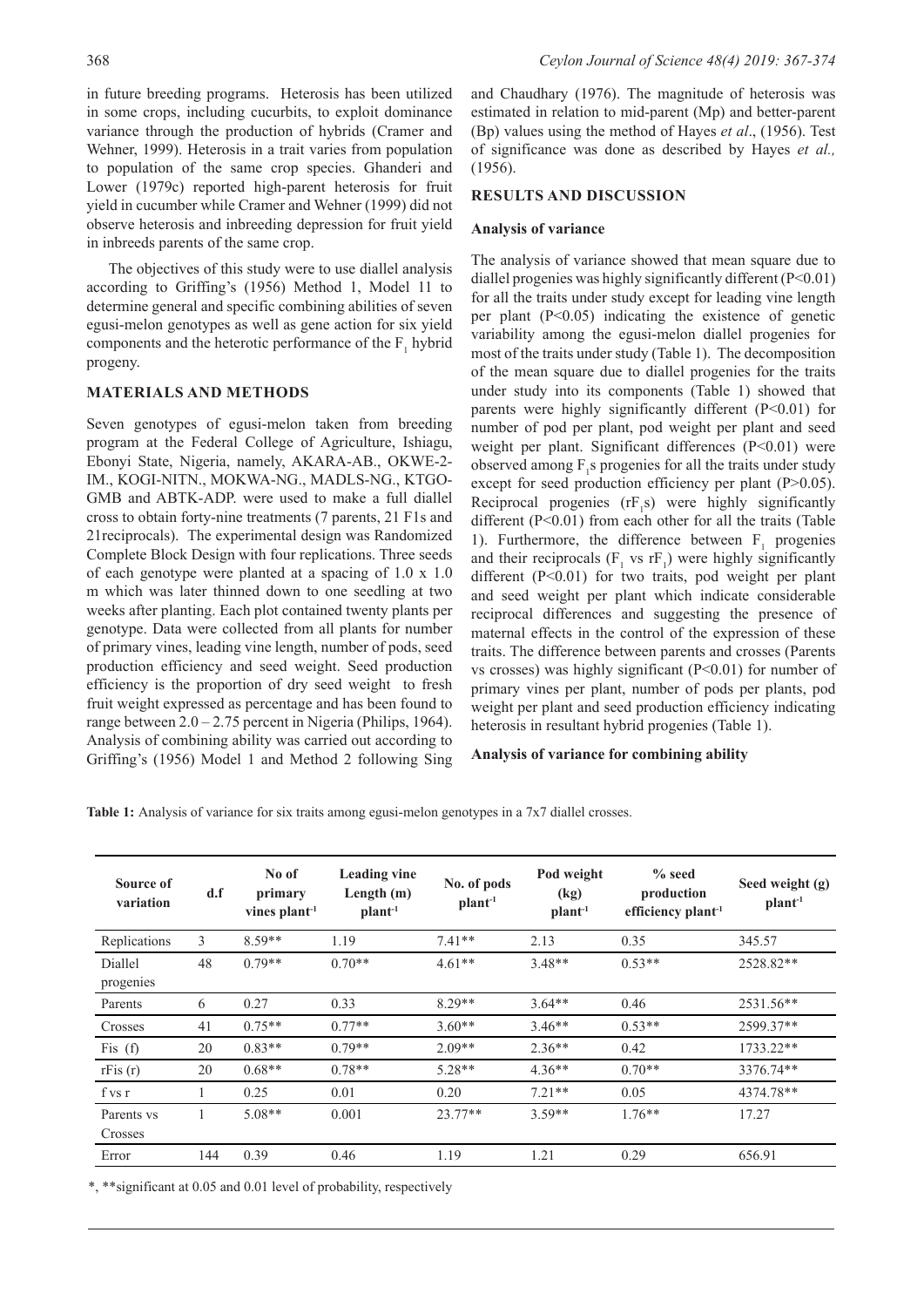Analysis of variance for combining ability for the traits under study is presented in Table 2. The mean squares for general combining ability (GCA) for all the traits under consideration were non-significant (P>0.05) indicating that variability was not present among the parents for GCA for the six traits under study. On the other hand, mean squares for SCA were highly significant (P<0.01) for number of pods plant<sup>-1</sup>, pod weight plant<sup>-1</sup> and seed weight plant-1. This suggests the importance of non-additive gene effects in the expression of these traits. Mean squares for reciprocal effects were significant (P<0.01) for number of primary vines plant<sup>-1</sup>, pod weight plant<sup>-1</sup> and seed weight plant-1 (Table 2) indicating the importance of reciprocal effects in the expression of these traits.

The variance components given in Table 2 were estimated to determine the importance of additive and dominance components in the control of characters under study. The variance  $(\delta^2)$  due to SCA was higher in magnitude than variance  $(\delta^2_{g})$  due to GCA for all the traits under study. Further, the values of GCA variance  $(\delta^2_g)$ to SCA variance  $(\delta^2)$  ratio which is less than 1.0 for all the traits support the predominance of non-additive gene effects in governing the expression of these traits. These results are encouraging from the point of view of heterosis exploitation. Ghaderi and Lower (1979) obtained similar results for fruit weight and Dogra and Kanwar (2011) for number of fruits and fruit weight in cucumber.

The general combining ability effect represents the additive nature of gene action and it is used to designate the performance of the parents in general combination. In the present study, GCA mean squares was non-significant  $(P>0.05)$  for all the characters under study indicating lack of variability in the general combining ability effects of the parents. As a result it was not necessary to estimate the general combining ability effect of the parents in the diallel crosses.

#### **Specific combining ability effect**

Specific combining ability effect signifies the predominance of non-additive gene action in the expression of traits. It denotes the highly specific combining ability leading to good performance of some specific cross combinations. The usefulness of a particular cross in exploiting heterosis is judged by the SCA effect of component parents. Table 3 revealed that OKWE -2 –IM x KTGO-GMB was the best cross combination for two traits: number of pods plant<sup>-1</sup> and pod weight plant<sup>1</sup> while KOGI-NITN x MOKWA-NG was the best cross combination for seed weight plant-1. Similar results showed that, MOKWA-NG x MADLS-NG was the best cross combination to increase seed production efficiency per plant<sup>1</sup> on account of being associated with positive and significant SCA effect.

#### **General combining ability effect**

| Source of<br>variation                                | Df  | No. of primary<br>Vines plant <sup>1</sup> | <b>Leading vine</b><br>Length $(m)$ plant <sup>-1</sup> | No. of pods<br>Plant <sup>1</sup> | Pod weight<br>$(kg)$ Plant <sup>1</sup> | % Seed production<br>efficiency plant <sup>-1</sup> | Seed weight<br>$(g)$ Plant <sup>-1</sup> |
|-------------------------------------------------------|-----|--------------------------------------------|---------------------------------------------------------|-----------------------------------|-----------------------------------------|-----------------------------------------------------|------------------------------------------|
| gca effects                                           | 6   | 0.27                                       | 0.20                                                    | 1.65                              | 1.00                                    | 0.28                                                | 768.05                                   |
| sca effects                                           | 21  | 0.13                                       | $0.20*$                                                 | $1.62**$                          | $0.65**$                                | $0.13*$                                             | 545.92**                                 |
| reciprocal<br>effects                                 | 21  | $0.25*$                                    | 0.14                                                    | 0.60                              | $1.06**$                                | 0.09                                                | 679.67**                                 |
| Error                                                 | 144 | 0.10                                       | 0.11                                                    | 0.48                              | 0.30                                    | 0.07                                                | 164.19                                   |
| Variance<br>components                                |     |                                            |                                                         |                                   |                                         |                                                     |                                          |
| $\delta^2_{\rm g}$                                    |     | 0.01                                       | 0.001                                                   | 0.002                             | 0.021                                   | 0.013                                               | 16.502                                   |
| $\delta^2_{\hbox{\tiny S}}$                           |     | 0.02                                       | 0.050                                                   | 0.680                             | 0.103                                   | 0.032                                               | 217.504                                  |
| $\delta^2$ <sub>r</sub>                               |     | 0.08                                       | 0.010                                                   | 0.060                             | 0.382                                   | 0.014                                               | 257.743                                  |
| $\delta^2_{\rm e}$                                    |     | 0.10                                       | 0.110                                                   | 0.480                             | 0.303                                   | 0.071                                               | 164.192                                  |
| $\delta^2_{~\textrm{g}}\!\!\!~\delta^2_{~\textrm{s}}$ |     | 0.50                                       | 0.020                                                   | 0.294                             | 0.204                                   | 0.406                                               | 0.076                                    |

**Table 2:** Analysis of combining ability for six traits among egusi-melon genotypes in a 7x7 diallel crosses.

\*, \*\*significant at 0.05 and 0.01 level of probability, respectively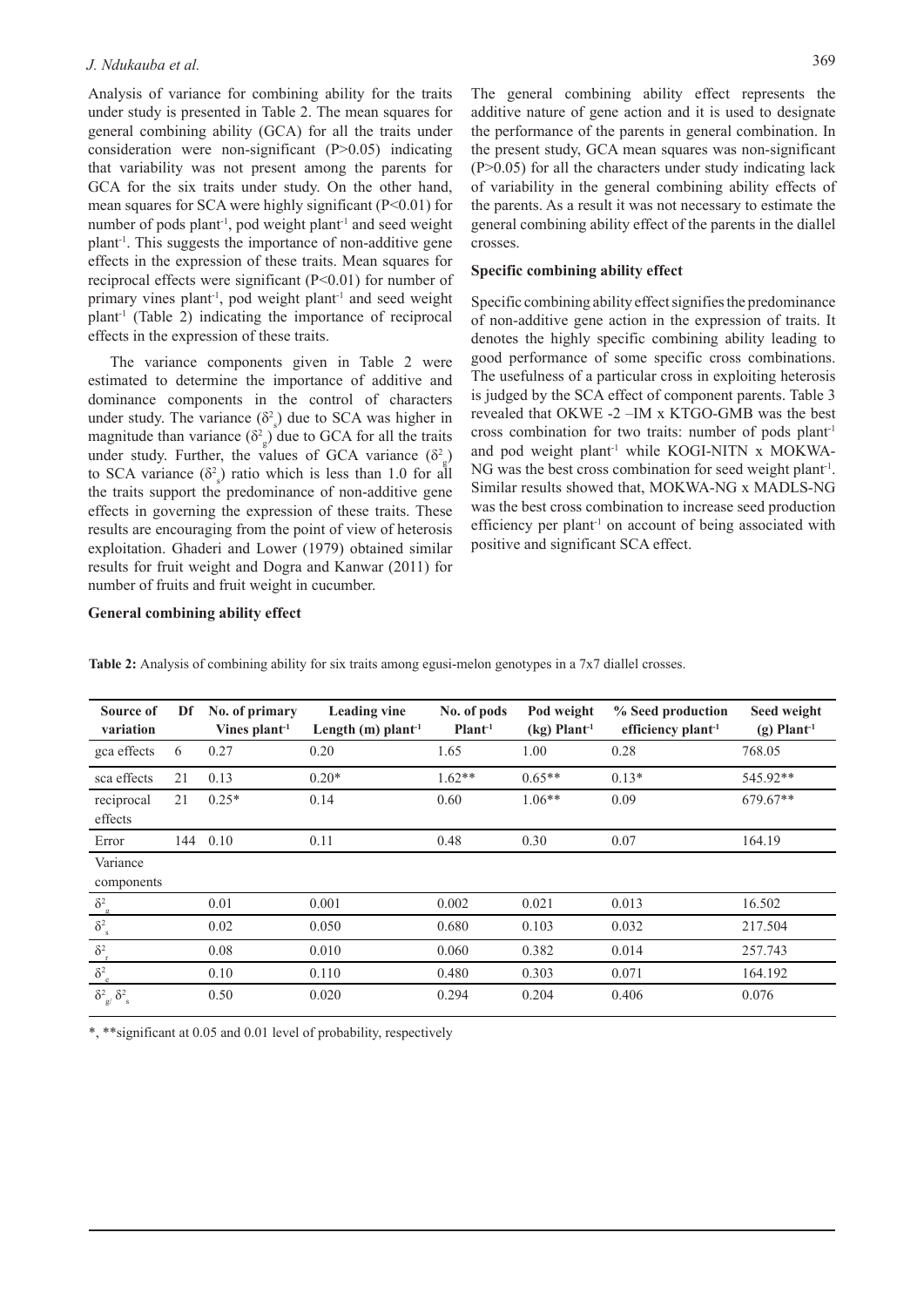Table 3: Specific combining ability and reciprocal effects of six characters among egusi-melon genotypes in a 7x7 diallel cross.

|                           | No. of primary<br>Vines $plant1$ |           | <b>Leading vine</b><br>Lt. $(m)$ plant <sup>-1</sup> |          | No. of pods $plant1$ |          | Pod wt. (kg)<br>Plant <sup>1</sup> |           | % Seed pdn.<br>efficiency plant <sup>-1</sup> |          | Seed weight (g)<br>Plant <sup>1</sup> |            |
|---------------------------|----------------------------------|-----------|------------------------------------------------------|----------|----------------------|----------|------------------------------------|-----------|-----------------------------------------------|----------|---------------------------------------|------------|
| <b>Cross Combinations</b> | $S_{ii}$                         | $r_{ii}$  | $S_{ii}$                                             | $r_{ii}$ | $S_{ii}$             | $r_{ii}$ | $S_{ii}$                           | $r_{ii}$  | $S_{i\bar{i}}$                                | $r_{ii}$ | $S_{ii}$                              | $r_{ii}$   |
| OKWE-2-IM x AKARA         | 0.39                             | 0.16      | $0.50*$                                              | 0.19     | $-1.31*$             | 0.58     | $-0.31$                            | $-0.43$   | 0.22                                          | 0.07     | 3.54                                  | $-9.60$    |
| OKWE-2-IM x KOGI-NITN     | $-0.23$                          | 0.24      | 0.02                                                 | $0.78**$ | 0.09                 | 1.15     | $-0.95**$                          | $1.08**$  | 0.06                                          | $-0.17$  | $-26.83**$                            | 19.92*     |
| OKWE-2-IM x MOKWA-NG      | $-0.41$                          | $-0.50$   | $-0.03$                                              | $-0.18$  | 0.50                 | $-0.30$  | 0.50                               | $-0.64$   | $-0.36$                                       | 0.38     | $-13.77$                              | $-3.32$    |
| OKWE-2-IM x MADLS-NG      | $-0.15$                          | 0.09      | $-0.04$                                              | $-0.04$  | $-1.21**$            | 0.15     | $-0.80*$                           | 0.27      | 0.12                                          | 0.30     | $-1.16$                               | 5.45       |
| OKWE-2-IM x KTGO-GMB      | 0.07                             | $-0.23$   | $-0.12$                                              | 0.10     | $1.13**$             | $-1.25$  | $0.73*$                            | $-0.88*$  | 0.04                                          | $-0.17$  | $23.09**$                             | $-22.00*$  |
| OKWE-2-IM x ABTK-ADP      | 0.07                             | 0.44      | $-0.57$                                              | $-0.21$  | 2.55                 | 0.27     | 0.19                               | $-0.02$   | 0.10                                          | 0.36     | $20.95**$                             | 5.43       |
| AKARA-AB x KOGI-NITN      | 0.14                             | $-0.47$   | 0.08                                                 | 0.29     | 3.75                 | 0.19     | 0.08                               | 0.21      | 0.37                                          | $-0.03$  | 9.35                                  | 3.66       |
| AKARA-AB x MOKWA-NG       | 0.23                             | 0.14      | $-0.33$                                              | 0.20     | 0.79                 | $-0.38$  | 1.05                               | $-1.85**$ | 0.09                                          | 0.01     | $16.97*$                              | $-38.93**$ |
| AKARA-AB x MADLS-NG       | $-0.24$                          | $-0.18$   | $-0.12$                                              | 0.06     | $-0.41$              | 0.54     | $-0.16$                            | 0.56      | 0.11                                          | $-0.22$  | $-14.36$                              | 3.24       |
| AKARA-AB x KTGO-GMB       | 0.07                             | 0.01      | 0.18                                                 | 0.01     | $-0.08$              | 0.19     | $-0.19$                            | $-0.29$   | $-0.16$                                       | 0.10     | $-14.18$                              | $-3.22$    |
| AKARA-AB x ABTK-ADP       | 0.09                             | 0.34      | 0.40                                                 | $-0.52*$ | 0.22                 | 0.05     | $-0.02$                            | $-1.07**$ | $-0.21$                                       | 0.09     | $-11.21$                              | $-15.33$   |
| KOGI-NITNx MOKWA-NG       | 0.31                             | $-0.61**$ | 0.32                                                 | 0.14     | 0.01                 | 0.26     | 0.39                               | 0.68      | $-0.28$                                       | 0.37     | 3.01                                  | 33.96**    |
| KOGI-NITN x MADLS-NG      | $-0.25$                          | $-0.39$   | $-0.38$                                              | $-0.20$  | $-0.05$              | $-0.11$  | 0.17                               | 0.36      | $-0.16$                                       | $-0.21$  | 4.74                                  | 7.83       |
| KOGI-NITN x KTGO-GMB      | 0.04                             | $-0.05$   | 0.16                                                 | $-0.17$  | $-0.17$              | 0.22     | 0.11                               | $-0.03$   | 0.16                                          | 0.07     | 9.33                                  | $-3.29$    |
| KOGI-NITN x ABTK-ADP      | 0.24                             | $0.54*$   | $-0.56**$                                            | 0.08     | 0.82                 | 0.13     | 0.15                               | 0.05      | 0.17                                          | 0.06     | 4.51                                  | 0.00       |
| MOKWA-NG x MADLS-NG       | 0.73                             | 0.09      | 0.03                                                 | 0.15     | $-0.11$              | $-1.20$  | $-0.79*$                           | $-1.29**$ | $0.44**$                                      | 0.16     | $-5.89$                               | $-29.52**$ |
| MOKWA-NG x KTGO-GMB       | 0.13                             | $-0.05$   | $-0.04$                                              | $-0.24$  | $-0.05$              | $-0.50$  | $-0.59$                            | $-0.15$   | 0.39                                          | $-0.28$  | 1.38                                  | $-15.12$   |
| MOKWA-NG x ABTK-ADP       | $-0.15$                          | 0.07      | $-0.04$                                              | 0.14     | $-0.78$              | $-0.38$  | $-0.44$                            | $-1.00**$ | $-0.02$                                       | $-0.39$  | $-12.90$                              | $-42.78**$ |
| MADLS-NG x KTGO-GMB       | $-0.11$                          | 0.13      | 0.17                                                 | $-0.17$  | $-0.63$              | 0.10     | $-0.18$                            | $-0.02$   | $-0.43*$                                      | $0.52**$ | $-10.74$                              | 5.15       |
| MADLS-NG x ABTK-ADP       | 0.25                             | $-0.23$   | 0.24                                                 | $-0.38$  | $-0.65$              | 0.20     | 0.23                               | 0.38      | $-0.42*$                                      | $-0.10$  | $-1.70$                               | 2.68       |
| KTGO-GMB x ABTK-ADP       | $-0.08$                          | $-0.39$   | 0.03                                                 | $-0.16$  | $-0.61$              | $-0.61$  | $-0.34$                            | $-0.35$   | 0.11                                          | $-0.14$  | $-6.81$                               | $-10.94$   |

\*, \*\* significant at 0.05 and 0.01 level of probability respectively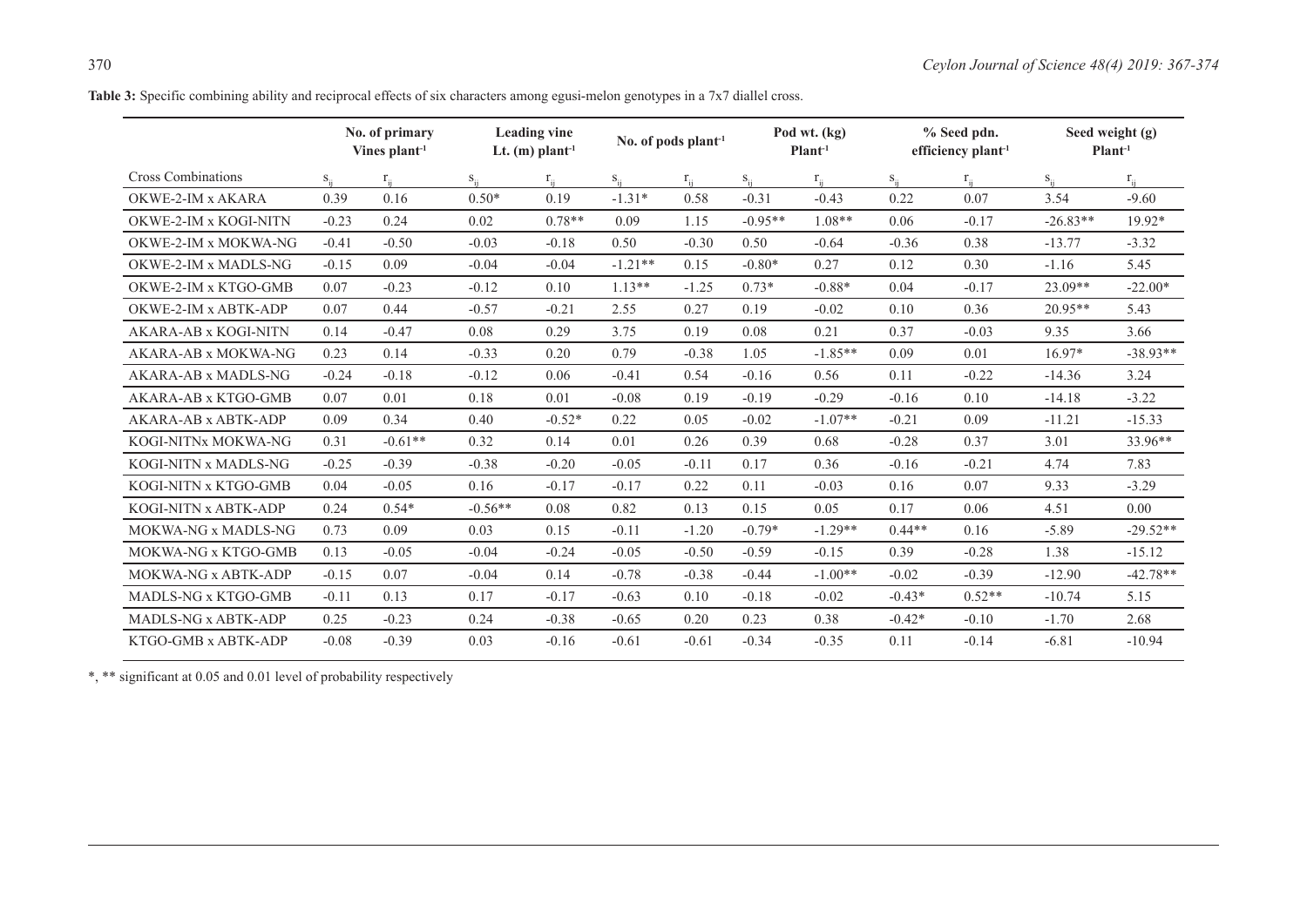## **Reciprocal effects**

Reciprocal effects are important because they could detect a desirable female seed parent in hybridization programme, particularly for producing commercial  $F_1$  hybrids (Sharma, 1988). Table 3 indicated that OKWE-2-IM will produce progenies with better performance for pod weight plant-1 and seed weight plant<sup>-1</sup> when deployed as a female parent than as a pollen source. Bahari et *al*., (2012) obtained similar results for fruit yield and fruit number in cucumber. Pavasia *et al.* (1999) recommended that crosses portraying reciprocal effects should not be mixed with direct crosses.

## **Heterosis**

Significant difference between parents and crosses which is an indication of heterosis was observed only for number of primary vines plant<sup>-1</sup>, number of pods plant<sup>-1</sup> and percentage seed production efficiency plant-1. Mid-parent and better-parent heterosis estimates for all the characters under study are presented in Table 4 and Table 5 for direct  $f_1$  and reciprocal cross combinations, respectively. Generally, mid-parent heterosis estimates were higher than their corresponding better parent heterosis estimates. Both positive and negative mid-parent and better-parent heterosis were also recorded for these characters. The cross MOKWA-NG x MADLS-NG obtained a relatively high and positive mid-parent  $(>30\%)$  and better-parent  $(>30\%)$  heterosis for number of primary vines plant<sup>-1</sup> and seed production efficiency. Similar results in reciprocal cross showed that MOKWA-NG x KOGI-NITN obtained a relatively high and positive mid-parent  $(>40\%)$  and better-parent  $(>30\%)$ heterosis for number of primary vines plant-1 while KOGI-NITN x OKWE-2-IM cross combination was associated with a relatively high and positive mid-parent  $(>23%)$ and better-parent (>11%) heterosis for seed production efficiency. Even though the differences between parents and crosses were non-significant  $(P>0.05)$  for pod weight and seed weight plant-1respectively, the cross KOGI-NITN x MOKWA-NG was associated with a relatively high midparent (>20%) and better-parent (19%) heterosis for pod weight and an equally high mid-parent ( $>40\%$ ) and betterparent ( $>40\%$ ) heterosis for seed weight plant<sup>-1</sup>.

The results indicated preponderance of non-additive genetic variance in the expression of the six characters under study which offers good scope for the exploitation of heterosis or hybrid vigor in enhancing the productivity of egusi-melon. Furthermore, consideration should be given to specific combining ability and reciprocal effects in selecting sources of inbreds with potential for improving seed production efficiency and seed yield in egusi-melon.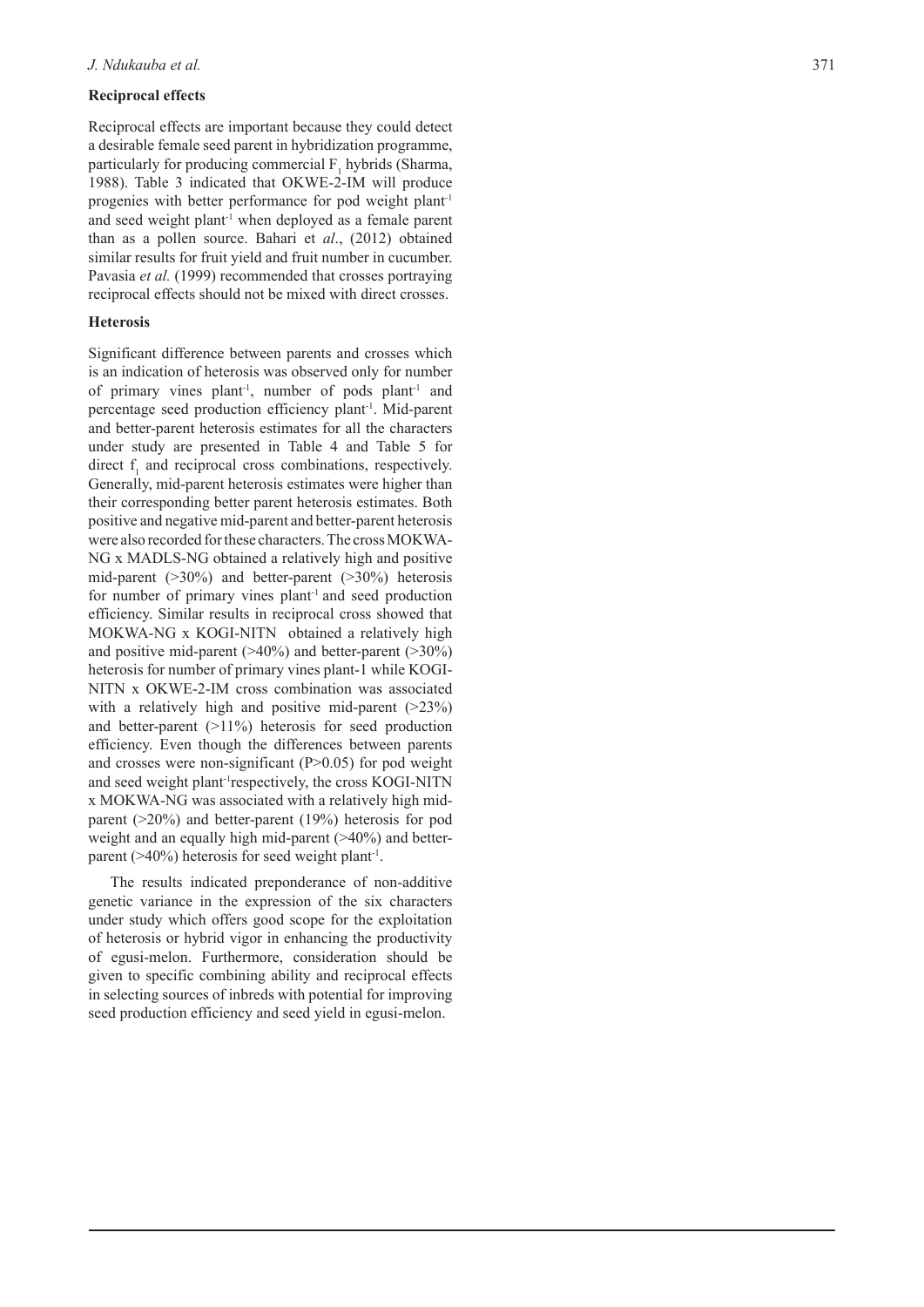Table 4: Mid-parent (Mp) and Better-parent (Bb) heterosis of six characters for direct f1 diallel cross combinations of egusi-melon genotypes in a 7 x 7 diallel cross.

|                       | No. of primary<br>vines plant <sup>-1</sup> |                    | Leading vine lt.<br>$(m)$ Plant <sup>-1</sup> |                     | No. of pods plant <sup>-1</sup> |                    | Pod weight (kg)<br>$plant-1$ |               | % seed production<br>efficiency plant <sup>1</sup> |                     | Seed weight (g) plant <sup>-1</sup> |          |
|-----------------------|---------------------------------------------|--------------------|-----------------------------------------------|---------------------|---------------------------------|--------------------|------------------------------|---------------|----------------------------------------------------|---------------------|-------------------------------------|----------|
| Diallel Crosses       | Mp                                          | Bp                 | Mp                                            | Bp                  | Mp                              | <b>Bp</b>          | Mp                           | Bp            | Mp                                                 | Bp                  | Mp                                  | Bp       |
| OKWE-2-IM x AKARA-AB  | $26.30**$                                   | $13.94**$          | 27.41 <sup>NS</sup>                           | $20.00^{NS}$        | $-49.59**$                      | $-55.67**$         | $-22.55^{NS}$                | $32.62^{NS}$  | $21.43**$                                          | $12.18*$            | $-2.01$                             | $-4.17$  |
| OKWE-2-IM x KOGI-NITN | 3.63 <sup>NS</sup>                          | $3.22^{NS}$        | 13.37 <sup>NS</sup>                           | $6.53^{NS}$         | $-37.50**$                      | $-40.21**$         | $-5.76^{NS}$                 | $-13.00^{NS}$ | $1.27^{NS}$                                        | $-34.9NS$           | $-10.56$                            | $-2.11$  |
| OKWE-2-IM x MOKWA-NG  | $-49.59**$                                  | $-55.67*$          | $-10.67NS$                                    | $-1.05^{NS}$        | $-18.43*$                       | $-29.28*$          | $-9.63^{NS}$                 | $-10.17^{NS}$ | 12.34 <sup>NS</sup>                                | $-3.04NS$           | $-18.45$                            | $-31.49$ |
| OKWE-2-IM x MADLS-NG  | $1.27^{NS}$                                 | $-34.9NS$          | $-7.10^{NS}$                                  | $-7.63^{NS}$        | $-63.53**$                      | $-68.81**$         | $-31.94NS$                   | $-41.37NS$    | $21.32**$                                          | $5.29*$             | $-31.46$                            | $-48.85$ |
| OKWE-2-IM x KTGO-GMB  | $7.96^{NS}$                                 | $0.00^{NS}$        | 1.33 <sup>NS</sup>                            | $-1.71^{NS}$        | $-39.31**$                      | $-52.58**$         | $-16.75^{NS}$                | $-17.73^{NS}$ | $12.50^{NS}$                                       | 11.83 <sup>NS</sup> | 2.67                                | $-2.57$  |
| OKWE-2-IM x ABTK-ADP  | $20.06**$                                   | $14.75**$          | $-31.65^{NS}$                                 | $-32.69^{NS}$       | $-18.41*$                       | $-36.49*$          | $-7.33NS$                    | $-20.80^{NS}$ | $29.93**$                                          | $9.43**$            | 36.87                               | 31.24    |
| AKARA-AB x KOGI-NITN  | $12.00^{NS}$                                | $-5.41NS$          | 15.79 <sup>NS</sup>                           | 2.29 <sup>NS</sup>  | $1.85^{NS}$                     | $-6.77^{NS}$       | $14.75^{NS}$                 | $7.54^{NS}$   | 25.49**                                            | $21.33**$           | 33.10                               | 13.35    |
| AKARA-AB x MOKWA-NG   | $36.00**$                                   | $30.77**$          | 5.78 <sup>NS</sup>                            | $-1.42NS$           | $10.50^{NS}$                    | 8.69 <sup>NS</sup> | $-13.89NS$                   | $-24.64NS$    | 11.48 <sup>NS</sup>                                | $3.48^{NS}$         | 19.04                               | $-3.22$  |
| AKARA-AB x MADLS-NG   | $1.25^{NS}$                                 | $-4.44NS$          | $7.44^{NS}$                                   | $0.00^{NS}$         | $-29.97**$                      | $-46.12**$         | $-3.12^{NS}$                 | $-25.64^{NS}$ | $-21.23*$                                          | $-26.43*$           | $-23.87$                            | $-44.65$ |
| AKARA-AB x KTGO-GMB   | $19.74**$                                   | $16.35**$          | 23.34 <sup>NS</sup>                           | 18.84 <sup>NS</sup> | $-3.28^{NS}$                    | $-15.76^{NS}$      | $-13.70^{NS}$                | $-23.73^{NS}$ | 10.93 <sup>NS</sup>                                | 3.05 <sup>NS</sup>  | $-7.34$                             | $-15.38$ |
| AKARA-AB x ABTK-ADP   | $30.63**$                                   | 22.94**            | $1.20^{NS}$                                   | $-6.65^{NS}$        | $-3.13^{NS}$                    | $-13.59NS$         | $-31.48NS$                   | $-32.91NS$    | 1.59 <sup>NS</sup>                                 | $-11.07^{NS}$       | $-16.66$                            | $-23.13$ |
| KOGI-NITN x MOKWA-NG  | $7.34^{NS}$                                 | 8.11 <sup>NS</sup> | 6.26 <sup>NS</sup>                            | $2.51^{NS}$         | $5.13^{NS}$                     | $-5.19^{NS}$       | 29.35 <sup>NS</sup>          | $19.14^{NS}$  | $26.47*$                                           | $12.17*$            | 49.22                               | 41.02    |
| KOGI-NITN x MADLS-NG  | $-11.02*$                                   | $-14.86*$          | $-21.54NS$                                    | $-25.88^{NS}$       | $-33.75**$                      | $-45.39**$         | $-5.62^{NS}$                 | $-23.93^{NS}$ | $-12.33*$                                          | $-15.42NS$          | $-5.53$                             | $-22.32$ |
| KOGI-NITN x KTGO-GMB  | $9.01*$                                     | $1.35^{NS}$        | $-1.38^{NS}$                                  | $-8.79^{NS}$        | $-5.59**$                       | $-23.70^{NS}$      | $-4.54NS$                    | $-10.90^{NS}$ | $32.11**$                                          | $18.96**$           | 14.92                               | 6.36     |
| KOGI-NITN x ABTK-ADP  | $31.80**$                                   | $26.49**$          | $-23.48^{NS}$                                 | $-27.14^{NS}$       | 17.81*                          | $-5.19*$           | 1.82 <sup>NS</sup>           | $-6.42NS$     | $20.11**$                                          | $11.89**$           | 10.26                               | 1.04     |
| MOKWA-NG x MADLS-NG   | $41.18**$                                   | 38.48**            | $2.12^{NS}$                                   | 1.98 <sup>NS</sup>  | $-50.34**$                      | $-62.23**$         | $-55.53^{NS}$                | $-61.88NS$    | $28.23**$                                          | 27.39**             | $-44.71$                            | $-52.34$ |
| MOKWA-NG x KTGO-GMB   | $21.31**$                                   | $20.00**$          | $-3.81NS$                                     | $-7.08NS$           | $-11.61NS$                      | $-21.91NS$         | $-21.78NS$                   | $-22.25^{NS}$ | $24.81**$                                          | $8.26**$            | $-5.72$                             | $-17.15$ |
| MOKWA-NG x ABTK-ADP   | $16.69**$                                   | $14.12**$          | $-5.04^{NS}$                                  | $-6.09NS$           | $-32.91**$                      | $-41.01**$         | $-41.50^{NS}$                | $-49.76^{NS}$ | $-8.86^{NS}$                                       | $-11.48^{NS}$       | $-59.68$                            | $-64.90$ |
| MADLS-NG x KTGO-GMB   | $9.76*$                                     | $6.51^{NS}$        | $3.66^{NS}$                                   | $0.00^{NS}$         | $-41.42**$                      | $-59.00**$         | $-23.85^{NS}$                | $-35.04NS$    | $6.12^{NS}$                                        | $-26.24NS$          | $-22.04$                            | $-39.64$ |
| MADLS-NG x ABTK-ADP   | 13.98*                                      | $10.29*$           | $-12.17^{NS}$                                 | $-13.02NS$          | $-41.24**$                      | $-59.00**$         | $-6.21NS$                    | $-29.06^{NS}$ | $-12.96*$                                          | $-15.98*$           | 16.31                               | $-36.90$ |
| KTGO-GMB x ABTK-ADP   | $-1.82^{NS}$                                | $-5.00^{NS}$       | $-5.22^{NS}$                                  | $-9.42^{NS}$        | $-25.23*$                       | $-25.64*$          | $-29.03^{NS}$                | $-38.74^{NS}$ | 23.48**                                            | $4.51**$            | $-9.98$                             | $-10.94$ |

\*, \*\* significant at 0.05 and 0.01 level of probability respectively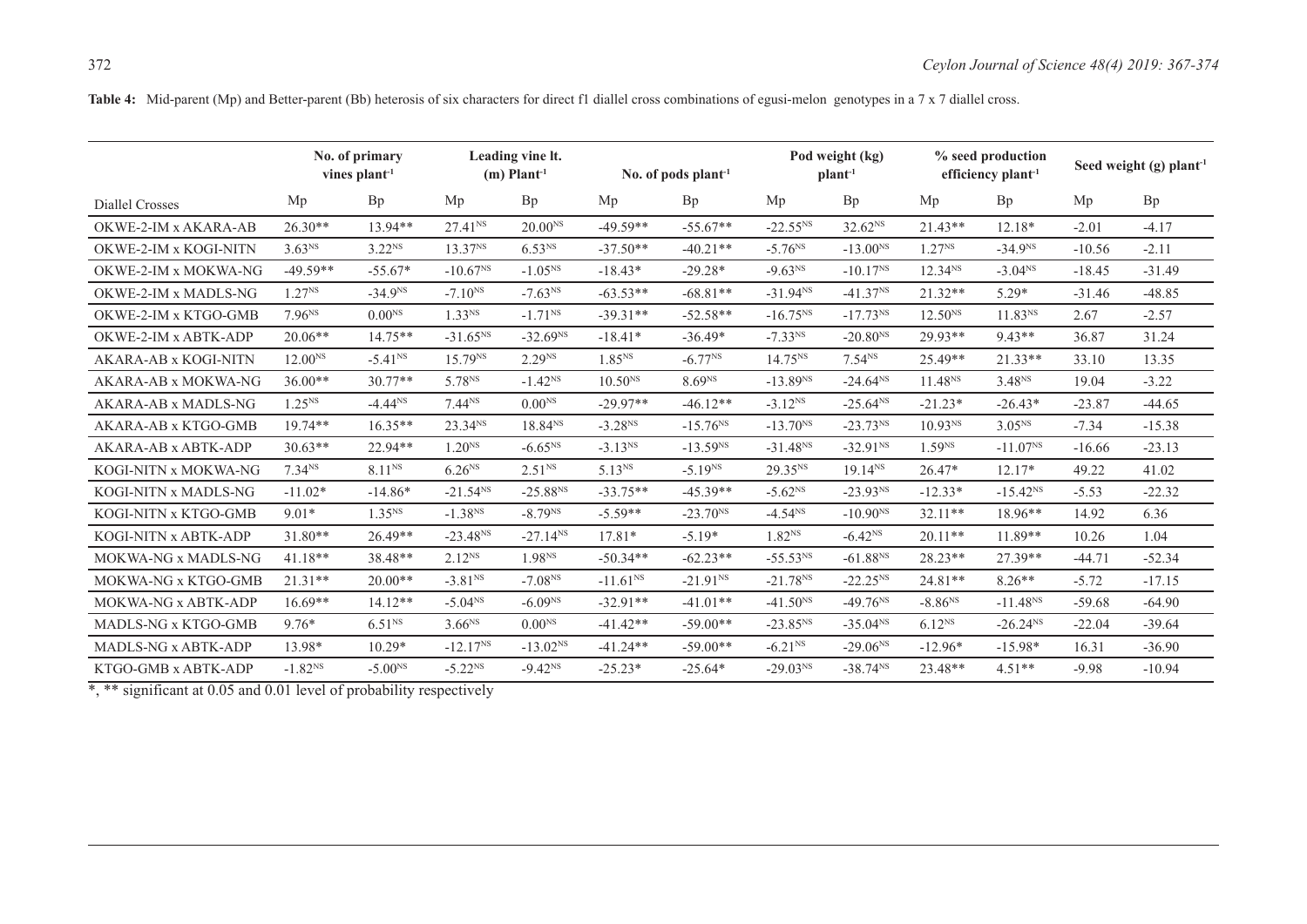**Table 5:** Mid-parent (Mp) and Better-parent (Bp) heterosis of six characters for reciprocal cross combinations of egusi-melon Genotypes in a 7x7 diallel cross.

|                             | No. of primary<br>Vines $plan1$ |           | Leading vine lt.<br>$(m)$ Plant <sup>-1</sup> |                     |              | No. of pods $plant-1$ |                     | Pod weight (kg)<br>plan <sup>1</sup> |                    | % seed production<br>Efficiency plant <sup>1</sup> |          | Seed weight (g)<br>$plant-1$ |  |
|-----------------------------|---------------------------------|-----------|-----------------------------------------------|---------------------|--------------|-----------------------|---------------------|--------------------------------------|--------------------|----------------------------------------------------|----------|------------------------------|--|
| <b>Diallel Crosses</b>      | Mp                              | Bp        | Mp                                            | <b>Bp</b>           | Mp           | Bp                    | Mp                  | Bp                                   | Mp                 | <b>Bp</b>                                          | Mp       | <b>Bp</b>                    |  |
| AKARA-A x OKWE-2-IM         | $16.79**$                       | $5.36**$  | $17.13^{NS}$                                  | 9.43 <sup>NS</sup>  | $-76.55**$   | $-79.38**$            | 0.54 <sup>NS</sup>  | $-12.53^{NS}$                        | $14.29**$          | 5.58*                                              | 30.71    | 25.51                        |  |
| KOGI-NITN x OKWE-2-IM       | $-9.02*$                        | $-9.38*$  | $-28.34^{NS}$                                 | $-32.66^{NS}$       | $-87.07**$   | $-87.63**$            | $-60.82^{NS}$       | $-63.83NS$                           | $24.87**$          | $11.85**$                                          | $-63.91$ | $-68.14$                     |  |
| MOKWA-NG x OKWE-2-IM        | $14.61**$                       | $7.24*$   | $-4.27NS$                                     | $-8.50^{NS}$        | $-4.16NS$    | $-73.21NS$            | 20.81 <sup>NS</sup> | $20.09^{NS}$                         | $-25.94**$         | $-36.09**$                                         | $-10.15$ | $-24.51$                     |  |
| MADLS-NG x OKWE-2-IM        | $-3.52$                         | $-8.04$   | $-5.11^{NS}$                                  | $-5.65^{NS}$        | $-68.66**$   | $-73.21**$            | $-42.86^{NS}$       | $-50.77^{NS}$                        | $-8.63NS$          | $-20.70^{NS}$                                      | $-42.63$ | $-57.19$                     |  |
| KTGO-GMB x OKWE-2-IM        | $20.98**$                       | $12.06**$ | $-4.57NS$                                     | $-7.43NS$           | $26.65**$    | $-1.03**$             | $25.12^{NS}$        | $23.64^{NS}$                         | $33.33**$          | 32.54**                                            | 67.04    | 58.52                        |  |
| ABTK-ADP x OKWE-2-IM        | $-4.63$                         | $-8.85$   | $-20.11^{NS}$                                 | $-21.33^{NS}$       | $-32.45**$   | $-47.42**$            | $4.56^{NS}$         | $-10.64^{NS}$                        | $-5.11^{NS}$       | $-20.08NS$                                         | 20.82    | 15.85                        |  |
| KOGI-NITN x AKARA-AB        | $32.24**$                       | $24.14**$ | $-0.71^{NS}$                                  | $-12.31^{NS}$       | $-7.52^{NS}$ | $-15.35NS$            | $2.24^{NS}$         | $-4.19NS$                            | $27.94**$          | $23.70**$                                          | 22.94    | 4.70                         |  |
| MOKWA-NG x AKARA-AB         | $27.36**$                       | 22.47*    | $-6.38NS$                                     | $-12.75^{NS}$       | $31.22**$    | $29.08**$             | 87.41 <sup>NS</sup> | 63.88 <sup>NS</sup>                  | $11.01*$           | $3.04^{NS}$                                        | 19.74    | 78.65                        |  |
| MADLS-NG x AKARA-AB         | $27.36*$                        | 5.93      | $4.10^{NS}$                                   | $-3.11^{NS}$        | $50.52**$    | $-61.93**$            | $-28.06^{NS}$       | $-44.79NS$                           | $-1.89NS$          | $-8.37NS$                                          | $-30.61$ | $-49.58$                     |  |
| KTGO-GMB x AKARA-AB         | $19.09**$                       | $15.72**$ | 22.71 <sup>NS</sup>                           | $18.24^{NS}$        | $-14.82NS$   | $-25.82^{NS}$         | $-7.16^{NS}$        | $-9.69NS$                            | $0.55^{NS}$        | $-6.60NS$                                          | 2.43     | $-6.46$                      |  |
| ABTK-ADP x AKARA-AB         | 9.38*                           | 2.94      | 32.43 <sup>NS</sup>                           | 22.16 <sup>NS</sup> | $-3.45^{NS}$ | $-16.30NS$            | 38.01 <sup>NS</sup> | 35.14 <sup>NS</sup>                  | $-9.75^{NS}$       | $-18.44^{NS}$                                      | 30.49    | 20.36                        |  |
| MOKWA-NG x KOGI-NITN        | $42.45**$                       | 33.78**   | $-1.20^{NS}$                                  | $-6.78^{NS}$        | $-7.88^{NS}$ | $-16.98^{NS}$         | $-5.71^{NS}$        | $-13.16^{NS}$                        | $-16.10*$          | $-19.57*$                                          | $-14.55$ | $-30.40$                     |  |
| MADLS-NG x KOGI-NITN        | $11.02*$                        | $6.22*$   | $-11.17^{NS}$                                 | $-16.08^{NS}$       | $-29.84**$   | $-42.17**$            | $-20.89^{NS}$       | $-36.24^{NS}$                        | 6.85 <sup>NS</sup> | $3.08^{NS}$                                        | $-20.02$ | $-34.45$                     |  |
| KTGO-GMB x KOGI-NITN        | $11.92*$                        | $4.05*$   | 8.94 <sup>NS</sup>                            | $-5.03NS$           | $-17.60*$    | $-33.41*$             | $-3.24^{NS}$        | $-9.69NS$                            | $25.26**$          | 12.80*                                             | 23.30    | 14.12                        |  |
| <b>ABTK-ADP x KOGI-NITN</b> | $1.41*$                         | $-2.70*$  | $-27.80^{NS}$                                 | $-31.16^{NS}$       | $10.80^{NS}$ | $-10.84NS$            | $-1.22^{NS}$        | $-9.22^{NS}$                         | $15.16*$           | $7.38*$                                            | 10.26    | 1.04                         |  |
| MADLS-NG x MOKWA-NG         | $35.75**$                       | $33.14**$ | $-6.36NS$                                     | $-6.50^{NS}$        | $-4.14^{NS}$ | $-27.09^{NS}$         | $-4.29NS$           | $-17.95^{NS}$                        | $14.66^{NS}$       | 13.91 <sup>NS</sup>                                | 7.43     | $-7.40$                      |  |
| KTGO-GMB x MOKWA-NG         | $24.42**$                       | 23.08**   | 9.97 <sup>NS</sup>                            | 6.23 <sup>NS</sup>  | $20.19*$     | 6.18 <sup>NS</sup>    | $-14.56NS$          | $-15.0^{NS}$                         | 52.38**            | $32.17**$                                          | 30.48    | 14.66                        |  |
| ABTK-ADP x MOKWA-NG         | 12.78*                          | $10.29*$  | $-12.89NS$                                    | $-13.85^{NS}$       | $-8.95^{NS}$ | $-19.94^{NS}$         | 14.21 <sup>NS</sup> | $-1.91NS$                            | $24.05**$          | $20.49**$                                          | 43.68    | 25.09                        |  |
| KTGO-GMB x MADLS-NG         | 2.13                            | $-8.88$   | $13.62^{NS}$                                  | $9.60^{NS}$         | $-45.61**$   | $-61.93**$            | 23.25 <sup>NS</sup> | $-34.53^{NS}$                        | $-8.08^{NS}$       | $-19.82^{NS}$                                      | $-32.17$ | $-47.48$                     |  |
| ABTK-ADP x MADLS-NG         | 27.66**                         | 23.53**   | 9.09 <sup>NS</sup>                            | 8.03 <sup>NS</sup>  | $-49.63**$   | $-64.86**$            | $-23.16^{NS}$       | $-41.88NS$                           | $-4.46NS$          | $-7.79^{NS}$                                       | 8.80     | $-40.97$                     |  |
| ABTK-ADP x KTGO-GMB         | $21.53**$                       | $17.65**$ | 3.77 <sup>NS</sup>                            | $-8.31NS$           | $19.71^{NS}$ | $19.05^{NS}$          | $-9.40^{NS}$        | $-21.79^{NS}$                        | 36.56**            | 15.57**                                            | 20.73    | 19.44                        |  |

\*, \*\* significant at 0.05 and 0.01 level of probability respectively